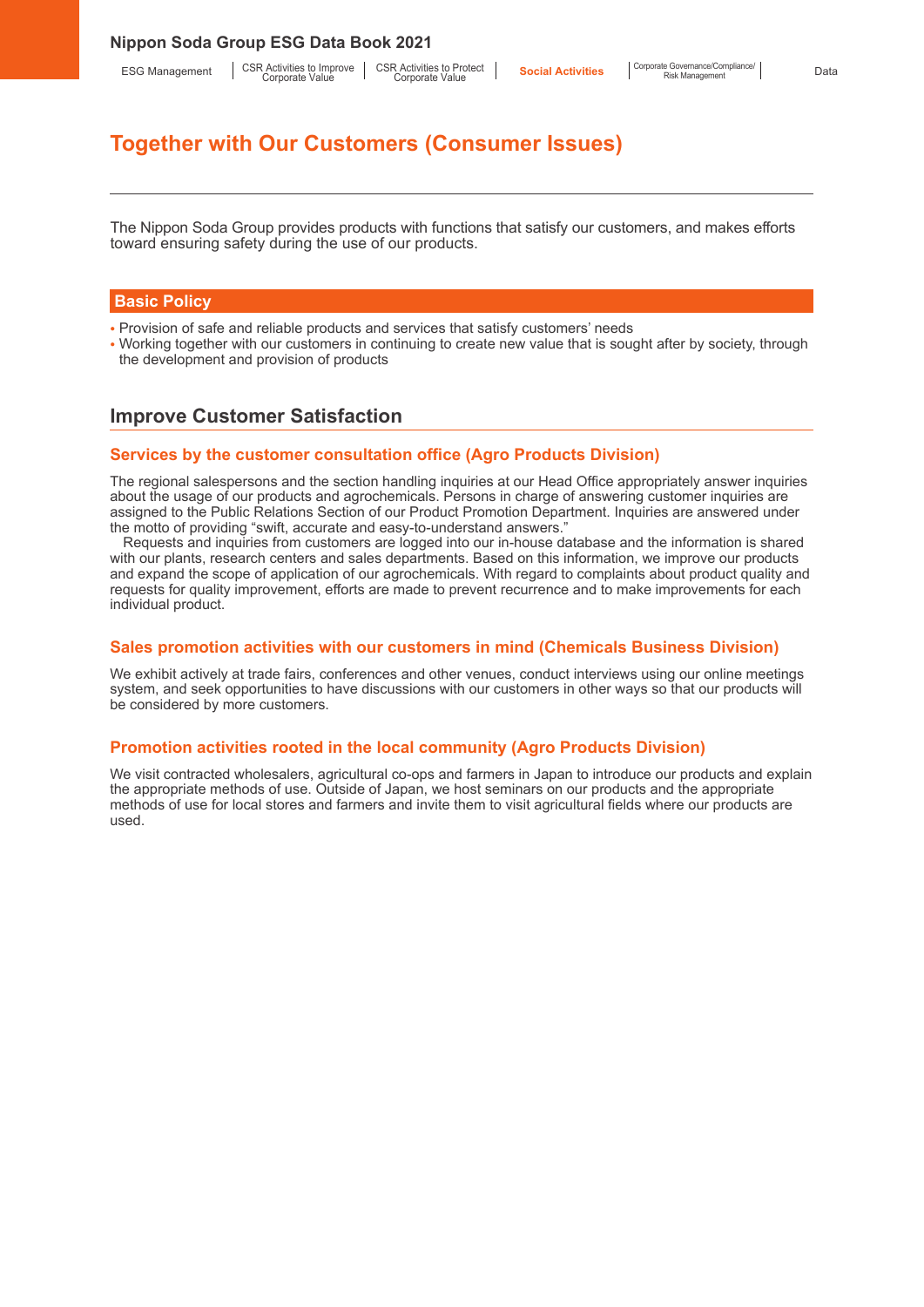### **Nippon Soda Group ESG Data Book 2021**

CSR Activities to Protect Corporate Value

### **Together with Our Customers (Consumer Issues)**

# **Communication with Customers**

### **Sending out information to our users (Agro Products Division)**

In response to various kinds of inquiries from our customers, we provide information on registered agrochemicals and the expansion of their scope of usage in a timely manner, while complying with the Agricultural Chemicals Control Act and other related laws, rules and regulations.



Technical informational magazine, *New Agriculture Age*



Informational tools

## **Cellulose Technical Application Center (CTAC)**

We established the Cellulose Technical Application Center (CTAC) inside the Chiba Research Center (Ichihara City, Chiba Prefecture) in October 2019. It is a facility for collaborating with customers on joint development of new value for pharmaceutical additive NISSO HPC.

Before the establishment of CTAC, we conducted support activities for customer product development using NISSO HPC in ways such as responding to inquiries and providing data through scientific meetings and seminars. Now, through CTAC, we are able to reflect our practical experience, making it possible to conduct trial manufacture based on mutual ideas from meetings and study content, as well as to conduct analysis and assessment. Also, in FY 2021, we implemented online technical seminars and have been conducting training via live broadcasts so that we can respond to an even greater number of questions from customers, and have bolstered the distribution of technical videos through our website, CTAC online.\* We will strengthen the formulation assessment function through the use of this state-of-the-art facility, and work to expand sales of NISSO HPC over the long term by providing solutions that match customer needs.

\* CTAC online

https://www.nissoexcipients.com/hpc-e/ctac/